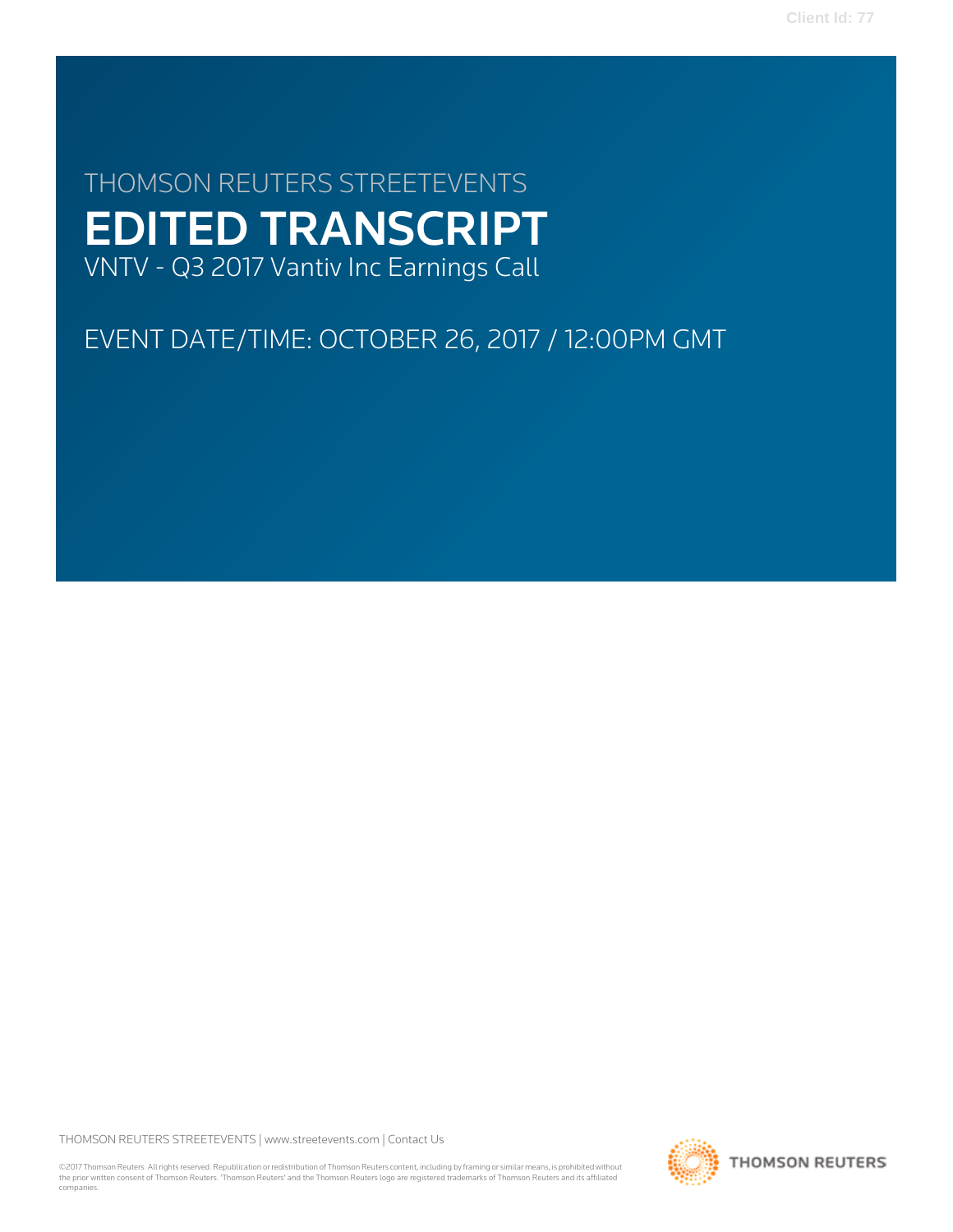# **CORPORATE PARTICIPANTS**

**[Charles D. Drucker](#page-2-0)** Vantiv, Inc. - CEO, President and Director **[Nathan A. Rozof](#page-1-0)** Vantiv, Inc. - SVP of IR **[Stephanie Ferris](#page-3-0)** Vantiv, Inc. - CFO

# **CONFERENCE CALL PARTICIPANTS**

**[Ashwin Vassant Shirvaikar](#page-5-0)** Citigroup Inc, Research Division - Director and U.S. Computer and Business Services Analyst **[Bryan Keane](#page-8-0)** Deutsche Bank AG, Research Division - Research Analyst **[Craig Jared Maurer](#page-12-0)** Autonomous Research LLP - Partner, Payments and Financial Technology **[Dan Dolev](#page-14-0)** Nomura Securities Co. Ltd., Research Division - Executive Director **[Daniel Rock Perlin](#page-15-0)** RBC Capital Markets, LLC, Research Division - Analyst **[David John Koning](#page-6-0)** Robert W. Baird & Co. Incorporated, Research Division - Associate Director of Research and Senior Research Analyst **[David Mark Togut](#page-9-0)** Evercore ISI, Research Division - Senior MD and Fundamental Research Analyst **[Georgios Mihalos](#page-7-0)** Cowen and Company, LLC, Research Division - Director and Senior Research Analyst **[Jeffrey Brian Cantwell](#page-12-1)** Guggenheim Securities, LLC, Research Division - VP and Analyst **[Timothy Wayne Willi](#page-11-0)** Wells Fargo Securities, LLC, Research Division - MD & Senior Analyst

# **PRESENTATION**

## **Operator**

<span id="page-1-0"></span>Good day, and welcome to the Quarter 3 2017 Vantiv's Earnings Conference Call. Today's conference is being recorded.

At this time, I would like to turn the conference over to Nathan Rozof, Head of Investor Relations. Please go ahead, sir.

# **Nathan A. Rozof** - Vantiv, Inc. - SVP of IR

Thank you. Good morning, and thank you for joining us today. By now, everyone should have access to our third quarter 2017 earnings release, which can be found at vantiv.com under the Investor Relations section.

During today's call, our CEO, Charles Drucker, will begin by reviewing our third quarter operating performance and discussing our milestones for the quarter. Our CFO, Stephanie Ferris, will then describe our financial results and provide guidance for both the fourth quarter and full year.

Throughout this conference call, we will be presenting non-GAAP and pro forma financial information, including net revenue, adjusted EBITDA, pro forma adjusted net income and pro forma adjusted net income per share. These are important financial performance measures for the company, but are not financial measures as defined by GAAP. Reconciliations of our non-GAAP pro forma financial information to the GAAP financial information appear in today's press release.

Finally, before we begin our formal remarks, I need to remind everyone that our discussion today will include forward-looking statements. These forward-looking statements are not guarantees of future performance and, therefore, you should not put undue reliance upon them. These statements are subject to numerous risks and uncertainties that could cause actual results to differ materially from what we expect. Please refer to the forward-looking statement disclosure in today's earnings release and in our periodic filings with the SEC. Additional details concerning our business risks and the factors that could cause actual results to materially deviate from our forward-looking statements can be found in our annual

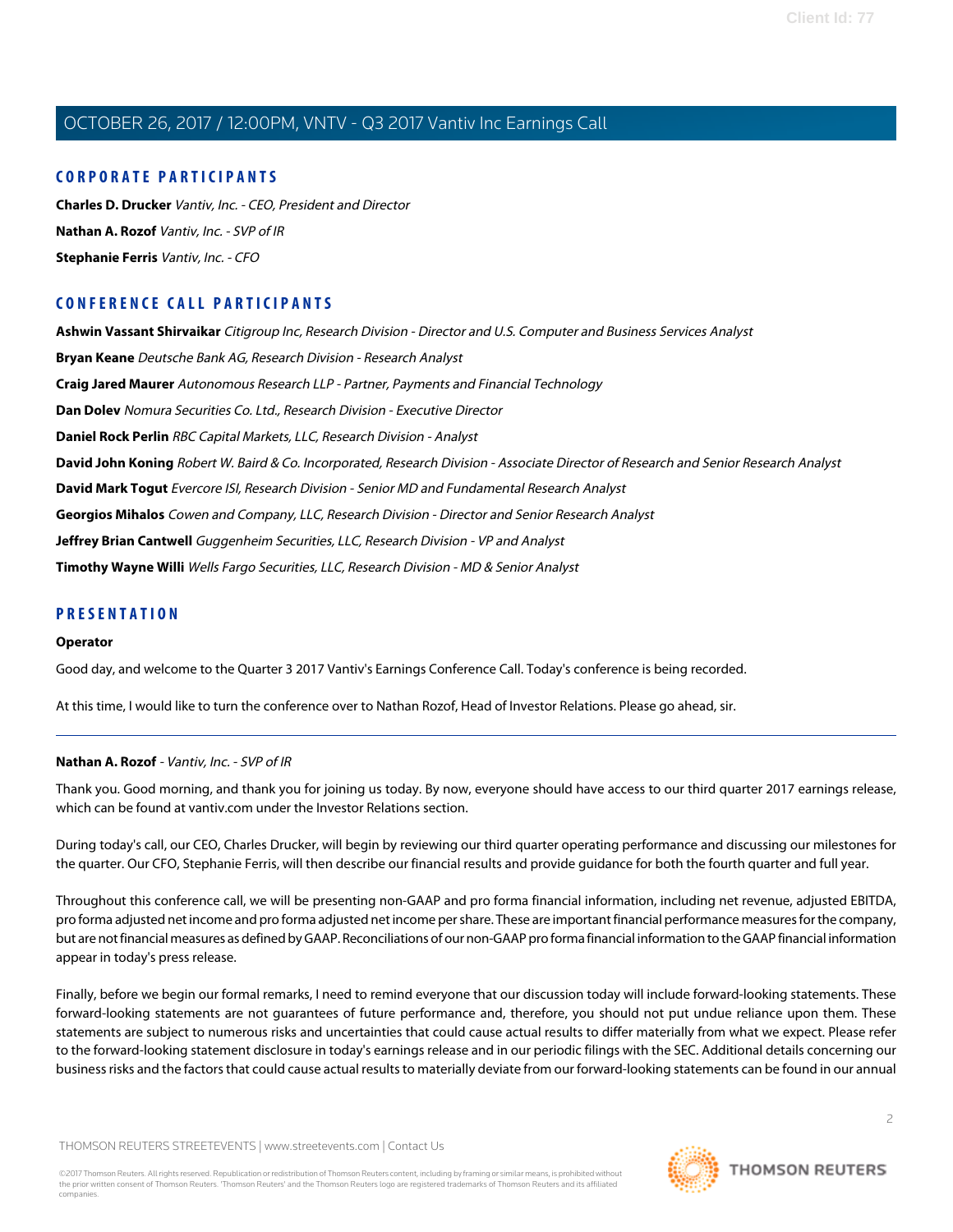report on Form 10-K under the headings, Risk Factors and MD&A, and in other filings with the Securities and Exchange Commission, including our preliminary proxy statement with respect to the pending merger with Worldpay, all of which are available at sec.gov.

# Now I'll turn the call over to Charles Drucker, our CEO. Charles?

# <span id="page-2-0"></span>**Charles D. Drucker** - Vantiv, Inc. - CEO, President and Director

Thank you, Nate, and thanks to everyone for joining our call this morning. I'm pleased to announce another successful quarter that achieved the high end of expectation and demonstrated our ability to consistently execute.

Before we go into the results, I'd like to update you on our strategy with Worldpay. We built Vantiv into a leader by executing on our strategy of expanding into high-growth channels and verticals. And now we are transforming our company with an eye towards the future. By combining with Worldpay, we will leapfrog from our #1 position in the U.S. to become a global acquirer with leading eCommerce capabilities. This is a powerful combination that is strategically compelling for both companies. It joins 2 highly complementary businesses and will allow us to achieve more together than either one of us could have done on our own.

Our business will have multiple opportunities to deliver growth. First, the combination will create a global eCommerce leader. eCommerce is growing twice as fast as the overall payment market, and our company will have unparalleled scale, a comprehensive suite of solutions and a worldwide reach to be a global partner of choice.

Second, we will expand into high-growth markets in order to benefit from the secular growth in electronic payments across international geographies, high-growth verticals and new client segments. Expanding our business through strategic acquisition is a core competency of ours and will continue to be a platform for future growth. We have a disciplined approach to integration. This includes embracing our new clients and partners in order to assure that we continue to provide seamless and uninterrupted service. And we'll integrate platforms and systems in order to bring the best of breed from both companies to the market.

We have done this with each company that we have acquired, including Moneris and Paymetric, which we used to expand into fast-growing health care and B2B verticals earlier this year. The Moneris integration is well underway, and our cost synergy achievement is running ahead -- a year ahead of schedule. Client attrition is trending better than expected because our people have successfully avoided disrupting our merchants whenever possible. We've also successfully implemented our go-to-market strategy with BMO Harris Bank and with our integrated payment health care partners, which are generating a significant amount of new merchant referrals.

Similarly, with Paymetric, we've aligned our sales team to generate cross-sell opportunities, and these early efforts have already begun to pay dividends with new joint sales. As we successfully acquire to integrate leading new companies, our team never takes the eye off the ball, and they continue to execute at a high level.

During the third quarter, net revenue grew 13% to \$554 million, and pro forma adjusted net income per share grew 27% to \$0.90. That strong double-digit net revenue growth reflects 16% growth in our Merchant segment as well as a 1% decline in our Financial Institution Services. Our Merchant business continues to benefit from the expansion into small- and medium-sized businesses through our high-growth channel, which delivered another quarter of 20-plus percent growth.

Our very strong 27% EPS growth demonstrates the unique strength of our business model, including significant operating leverage and adjusted EBITDA margin expansion as well as our ability to deploy capital to the benefit of our shareholders, primarily through the large share repurchase that we executed in conjunction with the Worldpay transaction.

During the third quarter, we've made progress in several areas. We are using our technology and distribution to gain share with SMBs. In terms of technology, we are expanding our capabilities with new innovative products. We've recently launched FastAccess Funding, which allows merchants to receive their settlement payments in minutes rather than days. With FastAccess Funding, we are now able to push our clients' settlement dollars directly to their debit card in realtime versus waiting for a traditional settlement.

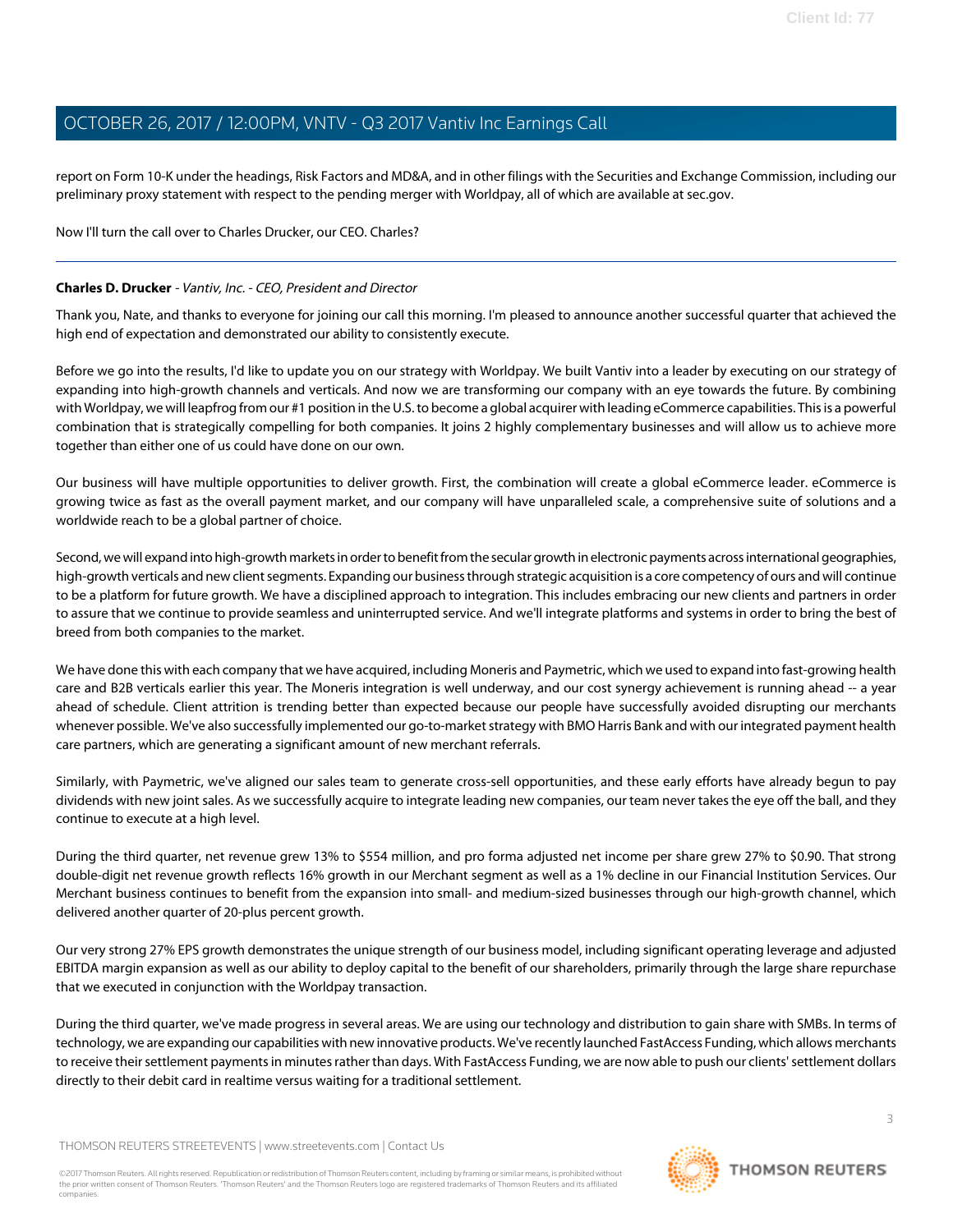Working capital is the lifeblood of small businesses. By speeding up access to funds, we are addressing a critical pain point for SMBs, and expanding our technology leadership with a product that empowers them. We are also continuing to expand our reach of high-growth distribution channels by adding important new strategic partners. For example, in our Merchant Bank channel, we are excited to partner with Columbia Bank. As a full-service commercial bank, Columbia Bank serves communities in Washington, Oregon and Idaho, and we'll provide its clients with a full suite of innovative product solutions.

We are also continuing to build our leading integrated payment channels, which delivered another impressive 20%-plus growth. Our integrated payment strategy is differentiated from our peers, and the scale and capabilities of our leading partner network is unique. While others in the channel focus their time and investment on proprietary solutions that compete with their partners, we've chosen an open strategy that is helping us win share by seamlessly ramping new partners to have platform and by providing their clients with leading services and support.

Similarly, in eCommerce, we are expanding into the marketplace verticals by partnering with leading platforms like Magento. Our integration with their platform will help merchants to maximize customer lifetime value and grow revenues. For example, Magento's merchants will benefit from our differentiated high-conversion engine, encryption and partner-related products.

In addition, with Worldpay, we will increase our scale in eCommerce and extend our capabilities to become a global player. We will have the ability to support more than 300 different payment methods across 146 countries and 126 currencies, a combination that we believe is unparalleled in scale and value proposition.

So in conclusion, I believe the key takeaway from this quarter is about really our people and their ability to demonstrate once again that they consistently execute and deliver results at the highest level. They focus on our clients while never taking their eye off the ball.

<span id="page-3-0"></span>Now I'd like to turn the call over to Stephanie to talk about the financials.

# **Stephanie Ferris** - Vantiv, Inc. - CFO

Thank you, Charles, and thanks to everyone for joining the call this morning. As Charles discussed, we had another very strong quarter. Net revenue grew 13% to \$554 million. Pro forma adjusted net income grew 19% to \$168 million, and pro forma adjusted net income per share grew 27% to \$0.90.

Our Merchant segment generated net revenue growth of 15% as transactions grew by 9%, and net revenue per transaction increased by 6%. On an organic basis, Merchant net revenue grew high single digits, reflecting our continued new wins and positive share shift with SMBs.

In our Financial Institution segment, net revenue declined 1%, performing better than we expected. We lapped the compression from the Fifth Third Bank contract renewal as well as the majority of benefits from EMV and product-related services by the end of the second quarter, which helped to create more favorable comparison. Excluding these headwinds, FI's underlying trends remained stable, and we continue to expect this segment to return to growth during the second half of 2018.

Adjusted EBITDA grew 14% to \$270 million. Our adjusted EBITDA margin expanded by 40- basis points during the quarter to 48.7%, demonstrating the operating leverage inherent in our business model as well as our ability to achieve cost synergies through disciplined integration.

Underlying this margin expansion, sales and marketing expense increased by 13% as we continue to expand in the high-growth partner channels. And on an adjusted basis, other operating costs increased by 9%, and general and administrative expense increased by 11%, as we continue to generate operating leverage in the back office even after absorbing increased costs from acquisitions.

Depreciation and amortization expense, including the impact of the amortization of intangibles related to acquisitions, increased 49% to \$27 million, primarily due to recent acquisitions and net interest expense of \$39 million.

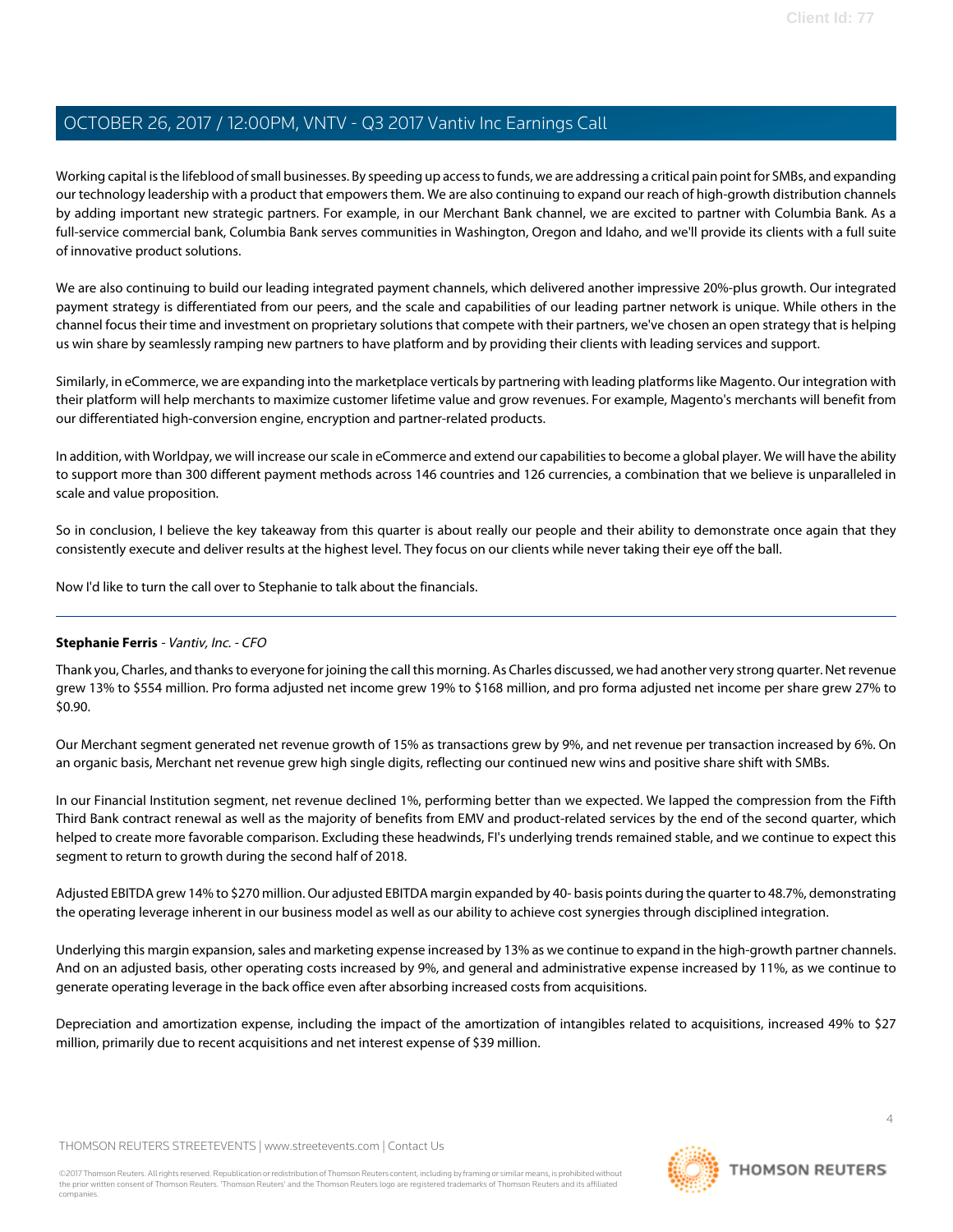Before I turn to guidance, I'd like to provide some additional commentary on our progress towards closing the Worldpay transaction. We are on track to close during the first quarter of 2018. We recently filed a preliminary proxy statement, and we expect to obtain all necessary regulatory approvals within our time line. Integration planning activities are well underway. We've already conducted joint planning sessions with people from both companies in order to prepare us to hit the ground running on day 1.

Finally, I'd like to provide fourth quarter and full year financial guidance. Based on the current level of transaction trends and new business activity, we are narrowing our guidance ranges for the full year, while leaving the top end of our net revenue and pro forma adjusted net income per share ranges unchanged. For the full year 2017, we now expect to generate net revenue of \$2.11 billion to \$2.12 billion, which represents growth of approximately 11% year-over-year. We expect to generate pro forma adjusted net income per share of \$3.34 to \$3.36 for the full year 2017, which represents growth of 22% to 23%.

Our fourth quarter expectations are consistent with our full year guidance ranges. And for the fourth quarter, we expect to generate net revenue of \$556 million to \$566 million, representing growth of 11% to 13%; and pro forma adjusted net income per share of \$0.94 to \$0.96, representing growth of 25% to 28%. Our fourth quarter guidance assumes net revenue growth in the Merchant segment in the mid-teens, with high single-digit organic growth consistent with the third quarter. And we project FI net revenue to decline mid-single digits as we continue to face headwinds in the FI segment from the planned Capital One de-conversion.

And with that, I'll turn the call back to Charles for closing remarks.

# **Charles D. Drucker** - Vantiv, Inc. - CEO, President and Director

Thanks, Stephanie. To conclude, we delivered strong results for the third quarter. We are progressing well with integration, and we continue to leverage our strength to win new business. I'm confident in our competitive position, and I'm excited for the future.

Vantiv plus Worldpay is a powerful combination that is compelling for both companies. Together, we will leapfrog our company from the #1 position in the U.S. and the U.K. to become a truly global acquirer with leading eCommerce capabilities.

Finally, I'd like to thank our people for their passion, character and attitude. They consistently execute on our strategy and vision as well as practicing our values. Their drive to win has been the catalyst to position our company and to reach new heights in the future, while helping our clients and partners to navigate the complexity of the evolving payment landscape.

I'd also like to thank our broader team, both here and at Worldpay, for doing a world-class job of preparing to bring our 2 companies together. Our teams are working well together. And based on early success and as I walk through the halls and feel all the energy and enthusiasm of the teams, I can tell you that we will do great things together.

Finally, for all of you on the line, thank you for taking the time this morning to listen to our earnings call. And with that, operator, we'd like to open up for questions.

# **QUESTIONS AND ANSWERS**

## **Operator**

(Operator Instructions) And we will take our first question from Ashwin Shirvaikar from Citi.

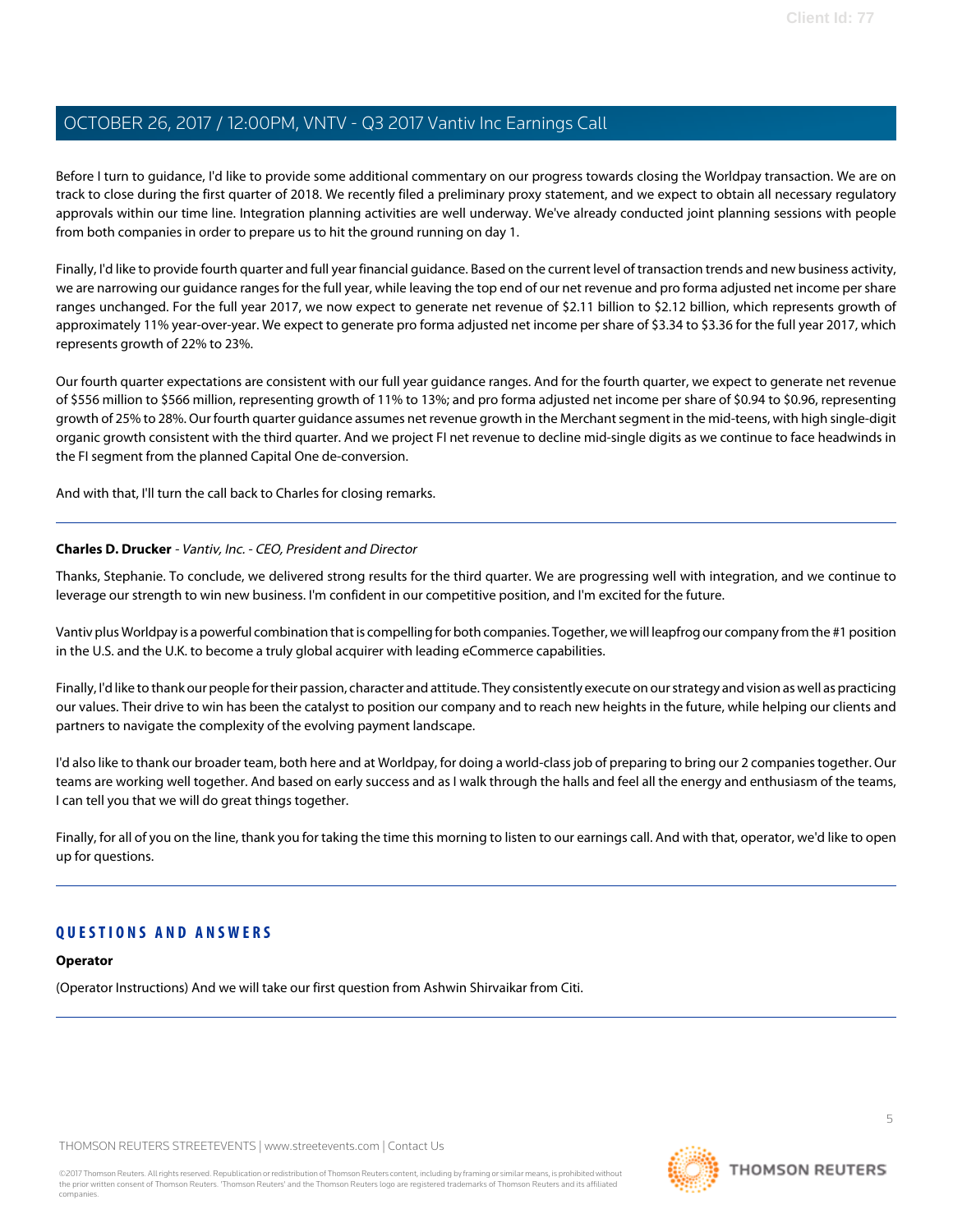# <span id="page-5-0"></span>**Ashwin Vassant Shirvaikar** - Citigroup Inc, Research Division - Director and U.S. Computer and Business Services Analyst

I guess my first question is with regards to Merchant Services growth. Should we start thinking of Merchant Services as a high single digit as a new normal? Or is there any short-term impact in there from things like hurricanes, natural disasters, things like that that's affecting that? If you could provide some comment on any of those.

# **Stephanie Ferris** - Vantiv, Inc. - CFO

Yes, absolutely. Thanks, Ashwin. I'll take that. So yes, I do think you should continue to expect -- what we saw in the third quarter is consistent with the second quarter trends. We do see high single-digit trends in the business. I think as we think about that for the fourth quarter and beyond, we'd continue to see that as being the trend. We obviously benefit on the top line from the acquisitions to increment above that, but we do believe high single digits is the expectation. The way we think about that is really, our high-growth channels, which really continue to do very well, they're growing to be about 50% of the Merchant revenue and, as Charles mentioned on the call, are doing 20% plus in terms of growth, that being offset by some of the traditional channels we've been talking about, direct and ISO, as those settle into a lower single-digit growth expectation. So you're exactly right, high single digits is our expectation. We continue to see continued consistent trends with that.

# **Ashwin Vassant Shirvaikar** - Citigroup Inc, Research Division - Director and U.S. Computer and Business Services Analyst

Got it. And then a follow-up question on Paymetric, a good little acquisition there. Can you provide sort of how you're thinking about scaling Paymetric, and then any details about the -- can you give us some process go-forward?

## **Stephanie Ferris** - Vantiv, Inc. - CFO

Yes. So I'll start, and Charles can chime in. In terms of scale, we think, as you know, we're very excited about the B2B vertical. We see a lot of secular card growth in B2B, and Paymetric really enables us to tap into that market in a way we haven't been able to do previously. We think the cross-sell and the processing capability, along with the Paymetric integrated gateway capability, will be a powerful force for us. And we've already started integration there between these 2 sales and go-to-market teams. So we do expect those to scale quite nicely. But as you know, with respect to revenue, it does take some time. The sales teams have to come together and then go out and deliver that value proposition into the marketplace. But we are quite bullish on that segment.

# **Charles D. Drucker** - Vantiv, Inc. - CEO, President and Director

Yes. I've been very pleased so far with the integration and the communication between the sales force. We have a tremendous leader over at Paymetric who has brought the sales force in with his group. We have early wins. There's a lot of deals that we're currently in that, quite frankly, we wouldn't have been in before as we weren't embedded in those capabilities. And the probability of winning those deals are very high. So I think it positions us well. So the capabilities that we got and then also with the Worldpay, which was not part of our thesis, the ability to bring those overseas with those integrations are going to be powerful. So those teams are doing well, and the excitement level over there is high. And we're going to win a better than fair share in the B2B space.

## **Stephanie Ferris** - Vantiv, Inc. - CFO

I might also add one other thing in terms of integration, and Charles touched on this on his comments. Both with respect to Moneris and Paymetric, we are well ahead of our integration plans, and I think you're seeing those start to come through in the EBITDA margins and the EBITDA growth rate. Obviously, Paymetric was more of a go-to-market integration for us. But we have successfully integrated them into the Vantiv platform, and Moneris is well on its way and ahead of schedule. So we're really pleased with our ability to acquire the company, integrate them and then start to see not only the cost synergies, but expect to see revenue synergies along the way as well.

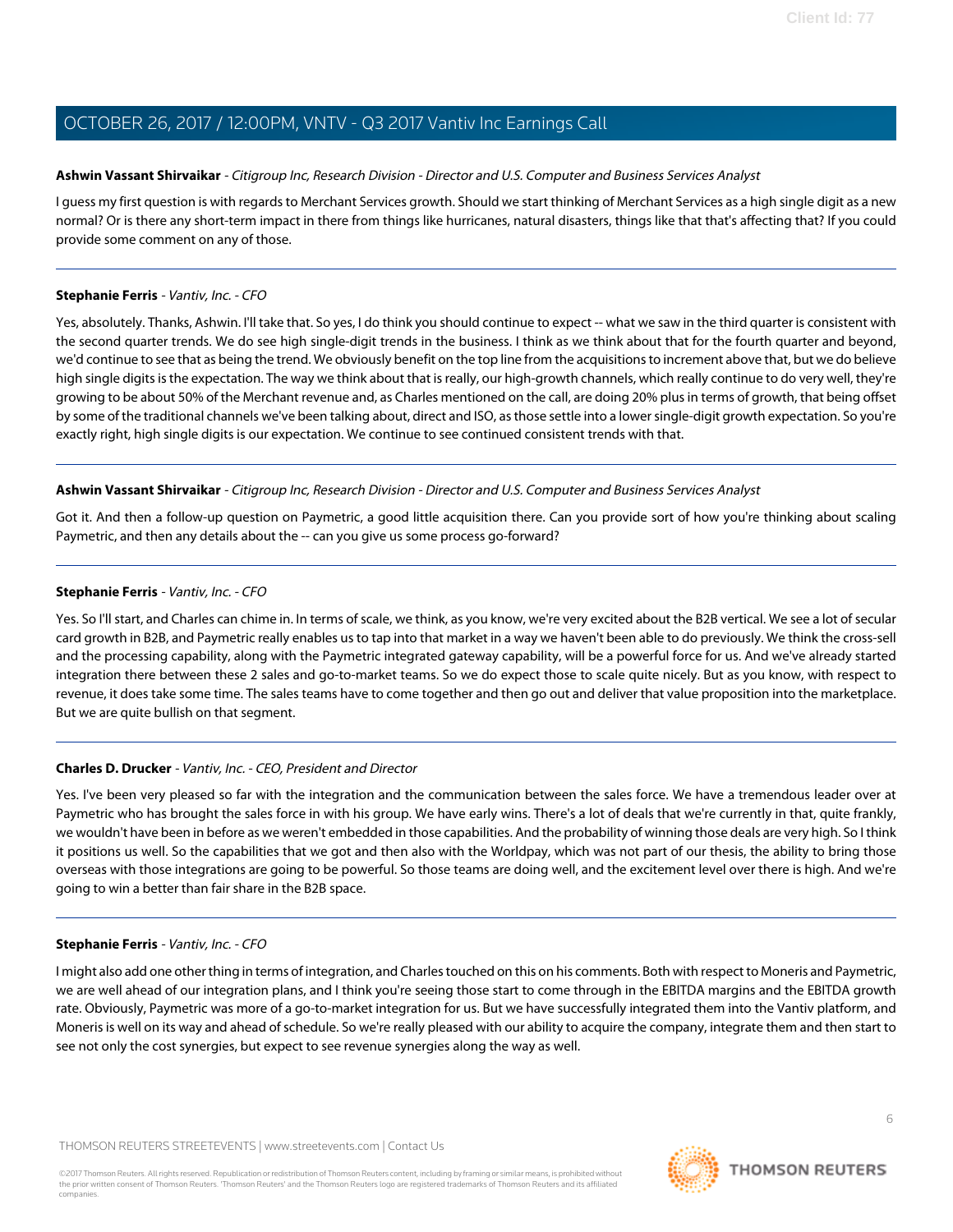#### **Operator**

<span id="page-6-0"></span>And we will take our next question from David Koning with Baird.

#### **David John Koning** - Robert W. Baird & Co. Incorporated, Research Division - Associate Director of Research and Senior Research Analyst

And I guess I have 2 main questions. The first is just FI, and within FI, the 18% transaction decline was bigger than what we would have thought. Is there anything outside of Capital One that's driving that? And the flip side is just that yield was so good, so much better than we thought. So maybe on that segment, first, what exactly is happening?

## **Stephanie Ferris** - Vantiv, Inc. - CFO

Yes. So no, the transaction decline is really being driven by Capital One. As you know, we completed that -- completely converted that in the second quarter. So the decline in transactions you're seeing in the third quarter is really related to them. In terms of the yield, we did have some non-transaction value-added services on a onetime basis that we did get the benefit of in the third quarter, driving that yield up and driving FI to be down only 1%. We don't expect that to reoccur in the fourth quarter, which is why we're projecting FI net revenue to decline mid-single digits in the fourth quarter. And as I said in the call, just thinking about FI, with the Capital One de-conversion, we will continue to expect, in 2018, it to return to growth in the back half of '18, with the first quarter now in upper single digits, and then second quarter in flattish, and then returning to low growth -- low single-digit growth in the back half of 2018 as we lap the Capital One de-conversion.

#### **David John Koning** - Robert W. Baird & Co. Incorporated, Research Division - Associate Director of Research and Senior Research Analyst

Okay, that was great. A lot of granular data. That's good. And then I guess the second question, just in Merchant, is it fair to say big-box might have actually gotten just a touch better for you in Q3, and then the hurricane maybe just a touch of a negative impact, and those 2 maybe offset to almost negligible? Is that maybe a way to think about Merchant from those 2?

## **Stephanie Ferris** - Vantiv, Inc. - CFO

Yes, I think that's exactly right.

## **Charles D. Drucker** - Vantiv, Inc. - CEO, President and Director

Yes, I agree. And we actually tracked the areas of the hurricane, and I think that's a good approximation.

#### **Stephanie Ferris** - Vantiv, Inc. - CFO

Yes.

#### **Operator**

And we will take our next question from George Mihalos with Cowen and Company.

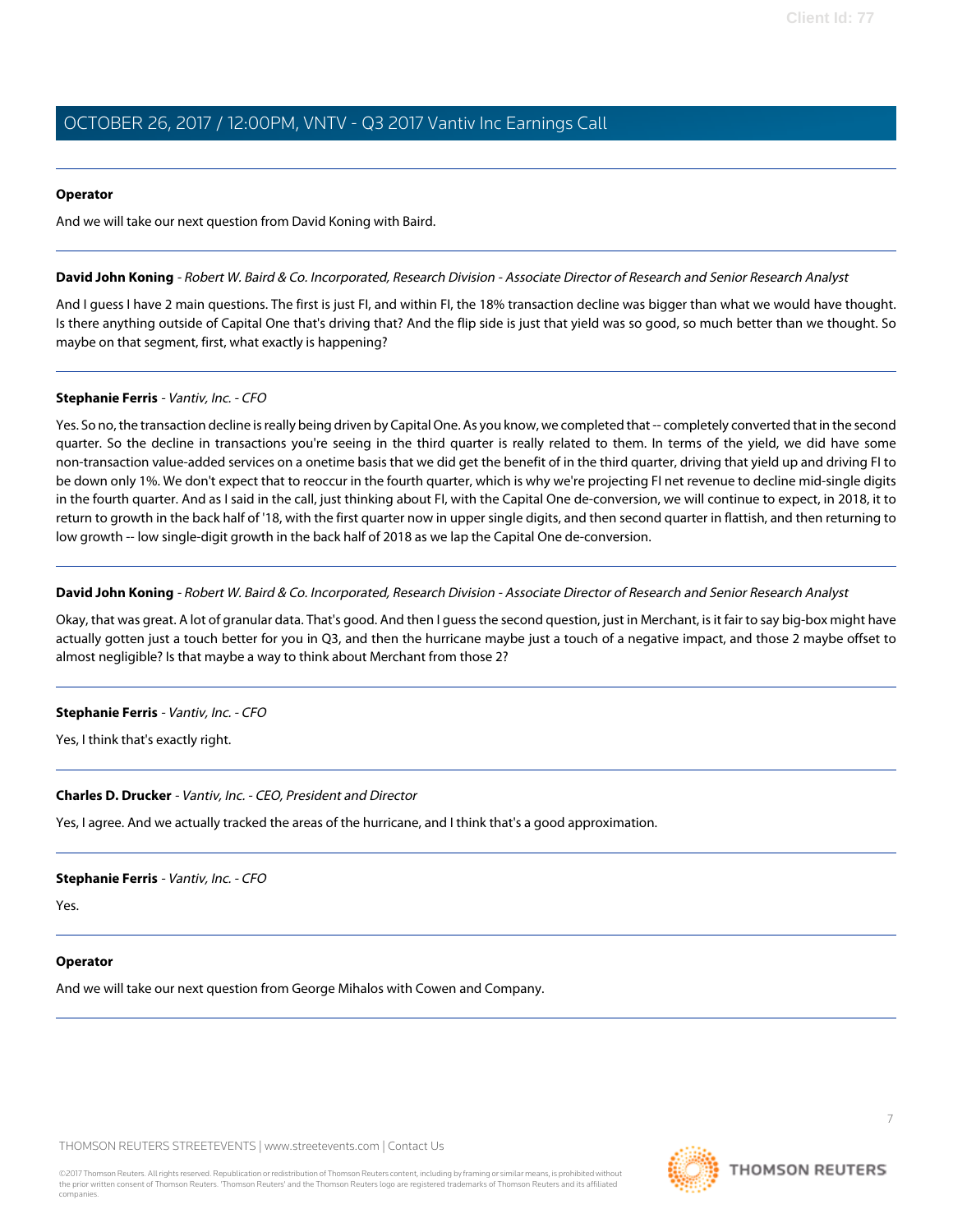# <span id="page-7-0"></span>**Georgios Mihalos** - Cowen and Company, LLC, Research Division - Director and Senior Research Analyst

Charles, just wanted to kind of start off with a bit of a strategic question. You talked about how kind of Vantiv is unique in its approach to some of the nontraditional growth channels. When you look at someone like Chase making an investment, buying a WePay and the like, do you think there is an opportunity for Vantiv selectively, whether it be on an end-market basis or specific vertical basis, to actually own some of the software and combine it with processing? Or do you really want to kind of push with this sort of approach of being sort of Switzerland in all the markets?

# **Charles D. Drucker** - Vantiv, Inc. - CEO, President and Director

So 2 things. One is, I think some of the capabilities that are out there are around how you board small merchants faster in the market to really attack the card-not-present space in the lower end -- middle to -- more middle, lower end of the market, which for us, in the eCommerce space, we play more to the middle to the top end of the market. And I think with Worldpay's capabilities and in all of the countries and the capabilities, it's going to allow us to go a little bit deeper into the card-not-present stack. And I think a lot -- some of the purchases out there and some that you might have referenced may be more focused on the card-not-present space. So that's that aspect. I think our strategy is somebody -- and what I've said before is each vertical will have different approaches as you think about integrated or software type of plays. Some verticals have lots of players in it and lots of different capabilities where we will play the Switzerland role. When we go into other verticals where it may be not as fragmented or it's concentrated in certain things, we may have to evaluate different approaches. Our preference is to always enable our customers, give them tools to allow them to compete, to level the channels and bring the best of both worlds because these guys are usually experts in the software, and we are experts in the payment. However, to your point, George, there might be verticals or geographies across the world and maybe it doesn't -- it makes a different type of approach. So we're open to that, but we have a fundamental core that we -- is to help our clients get better, and we get help in the same fashion. But to your point is there may be verticals that, that approach may not be appropriate because there's only a couple of players, and we would look to think differently.

# **Georgios Mihalos** - Cowen and Company, LLC, Research Division - Director and Senior Research Analyst

All right, great. That's great color, really appreciate that. And then, Stephanie, just a quick follow-up. I think the prior quarter Merchant grew organic low double, now it's sort of high singles. And it looks like your high-growth channel has actually accelerated, if I recall correctly. Can you maybe just parse out for us the areas that have slowed, and you maybe expect to stay at a bit of a lower growth rate than what we've seen, say, earlier in the year or even in the prior year?

# **Stephanie Ferris** - Vantiv, Inc. - CFO

Sure, absolutely. So you're exactly right, we had, in the first and second quarter, low double-digit organic growth. We're talking about high single digit in the third quarter. Those are really our expectations as we think about the fourth quarter and really into '18. Very consistent trends. As you think about the pieces of that, we're really, really encouraged because our high-growth channels continue to perform 20% plus in that mix. Thinking about Integrated Payments, eCommerce, as we talked about and for obvious reasons, the shift from the card-present to the card-not-present is really impacting all of the segments no matter where you sit. And so we are really encouraged with the growth we see in our eCommerce segment, and then as Charles said, really thinking about Worldpay becoming a global eCommerce leader and really taking advantage of those trends. Offsetting the high -- and also Merchant Bank continues to be a really strong high-growth channel for us. So the high-growth channels continue to do very well, 20% plus. They're about 50% of the Merchant revenue that we're seeing. On the flip side, as we've been talking about since the first quarter, we have our direct channel and our ISO channel that had been performing in 2016 in the mid-single digit range, have been moved down to the low single-digit range. It's very consistent. We don't continue to see deterioration there, but we don't expect improvement there either. And so we're expecting very consistent trends there. ISO, we talked a little bit about in 2015 and '16 in terms of seeing strong growth there as they caught the benefits of the EMV conversion. We are seeing that growth tail out here in 2017, as we expected, frankly, we didn't expect them to continue to be in that mid-single digits. And then the directional, like we talked about, big-box retailer moving into eCommerce card-not-present space, which is why we're really focused on the high growth, and the Worldpay transaction continues to be in the low single digits. As David said, we actually saw it slightly improve, offsetting with hurricanes, but we don't expect that to return to a mid-single-digit growth range for us. We see that in a low single-digit growth for us.

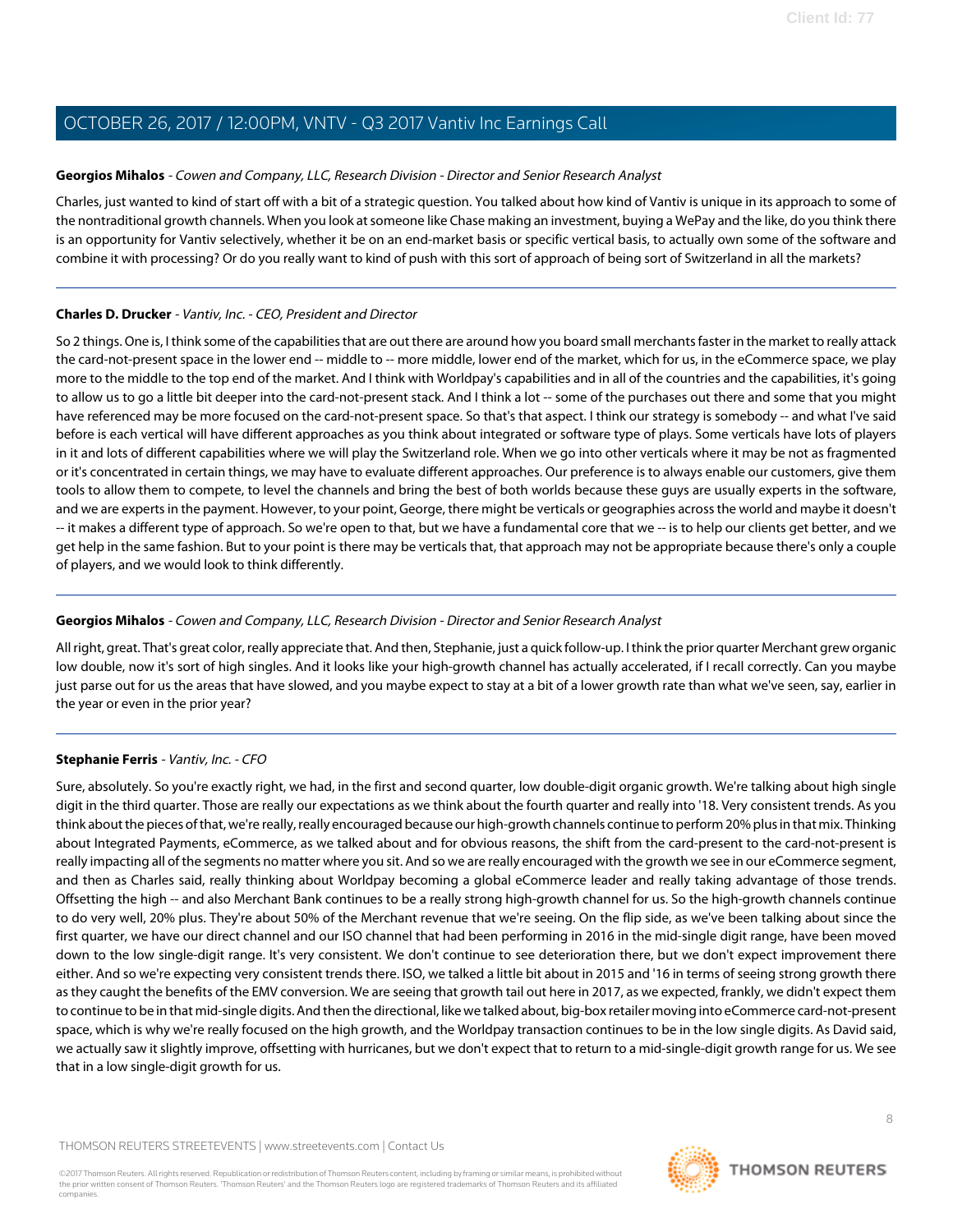# **Charles D. Drucker** - Vantiv, Inc. - CEO, President and Director

Yes. I'd say the schedule with the ISO, we talked about this in 2016, and we thought the advantages that would have would last through '17 and really tail off in the second half of the year. And we're seeing those trends. And then on the edges were the hurricane areas, it has edge stuff that moves you a little bit either way, but -- with the stuff coming up. But we're feeling good about how we're approaching each channel. And our focus has always been, as we're watching channels that we think potentially longer term may slow, we're investing in the channels that are going to have where the high-growth are, which are the Integrated Payments, the card-not-present type of area to really position us for long-term future success.

## **Stephanie Ferris** - Vantiv, Inc. - CFO

Yes.

# **Operator**

<span id="page-8-0"></span>And we will take our next question from Bryan Keane with Deutsche Bank.

## **Bryan Keane** - Deutsche Bank AG, Research Division - Research Analyst

Just want to ask, what was the impact of the hurricanes in the quarter?

## **Stephanie Ferris** - Vantiv, Inc. - CFO

Yes, it was immaterial. It was less than 1%, very small.

## **Bryan Keane** - Deutsche Bank AG, Research Division - Research Analyst

Okay. And then just on the grocer area, the competitive pressures we're hearing about in the headlines, any -- are you guys seeing any slower growth from that vertical?

## **Stephanie Ferris** - Vantiv, Inc. - CFO

Yes. So just as a reminder, we make money in the grocery sector by the number of times you go based on transactions. So obviously, the grocery vertical over the last couple of years has been plagued by deflation. That doesn't really impact us in terms of the number of times people go. Clearly, the trends in people buying groceries online will impact that. I would say, with respect to the vertical in the third quarter have actually slightly improved over the second quarter, but it's so modest. And just as a reminder, that vertical for us is a very small vertical. A large amount of transactions from a revenue standpoint is not overly material. But we do watch that vertical very closely as well as all the big-box verticals, but slight improvement in the third quarter.

## **Charles D. Drucker** - Vantiv, Inc. - CEO, President and Director

The exciting part to me about these verticals is that our dialogue with the groups on how to move payments in, make it even more seamless for the client, the click and pay where they can order and pick up is really accelerating, which I think gives us other type of opportunities longer term in the future to help them navigate the payments. So even though they're very focused, we have great partners there. The dialogue and the type of more out-of-the-box thinking around how to use payments is something that I think we can help our partners for the future. We have mutual benefits.

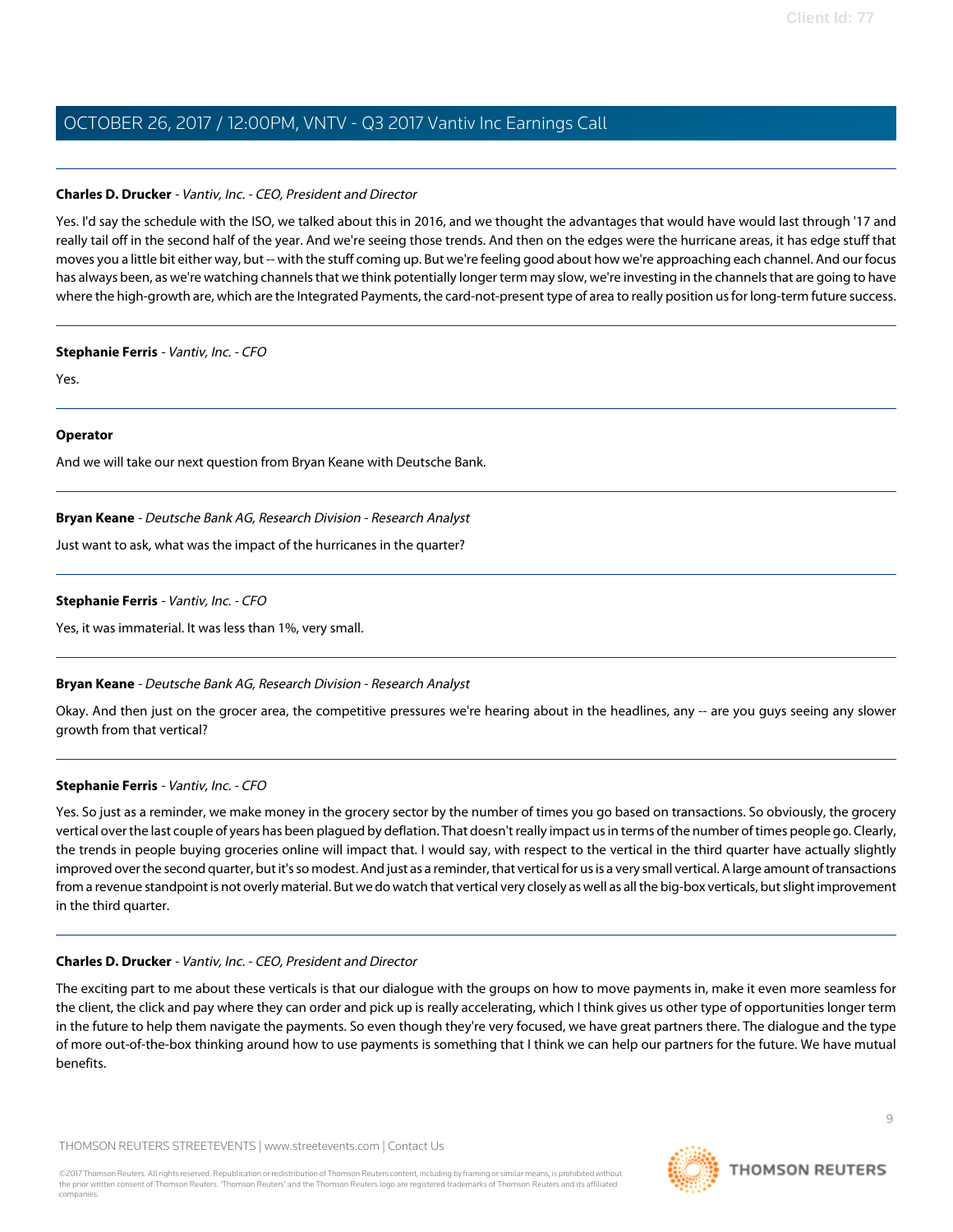## **Bryan Keane** - Deutsche Bank AG, Research Division - Research Analyst

Okay. And then just clarifying on the organic growth between 2Q and 3Q, you mentioned high-growth channel is still doing great. Even big-box retailers might have been a touch better. So I'm just trying to figure out, just pinpoint the slightly slower organic growth back to kind of where you guys' expectations were. But just trying to figure out where it was when you compare 2Q being at low double digits and 3Q at low -- or high singles.

#### **Stephanie Ferris** - Vantiv, Inc. - CFO

Yes. I mean, it feels like we're knitting over a percentage. But I would say probably what's driving that is our ISO and direct channels going -- slowing down a bit, like we said, expectations in the low single.

#### **Charles D. Drucker** - Vantiv, Inc. - CEO, President and Director

Yes. And we -- we hate to always -- because it's easy to throw out weather, but we're rounding on there, the hurricanes, but it's kind of the rounding side of that.

#### **Bryan Keane** - Deutsche Bank AG, Research Division - Research Analyst

Okay, that's helpful. Last question from me, just on the acquisitions, what were the revenue contributions of Moneris and Paymetric?

#### **Stephanie Ferris** - Vantiv, Inc. - CFO

Yes, great, thanks. So I think in total, they're obviously 7%, organic in the high-single. Together, they contributed about 7%. I think we're expecting that as well as we move forward, very consistent contribution. They're both doing really, really well for us, as Charles said.

#### <span id="page-9-0"></span>**Operator**

And we will take our next question from David Togut with Evercore ISI.

## **David Mark Togut** - Evercore ISI, Research Division - Senior MD and Fundamental Research Analyst

Could you comment on pricing both in the Merchant Services and the FI business on an apples-to-apples basis, just looking at the underlying organic trends?

#### **Charles D. Drucker** - Vantiv, Inc. - CEO, President and Director

I think pricing in the market has been pretty steady from a competitive standpoint. There's nothing out there that has been unusual. Stephanie, why don't you just talk about headline transaction?

#### **Stephanie Ferris** - Vantiv, Inc. - CFO

Yes. I think you're probably talking about the revenue per transaction growth that you were seeing in the FI space.



**THOMSON REUTERS**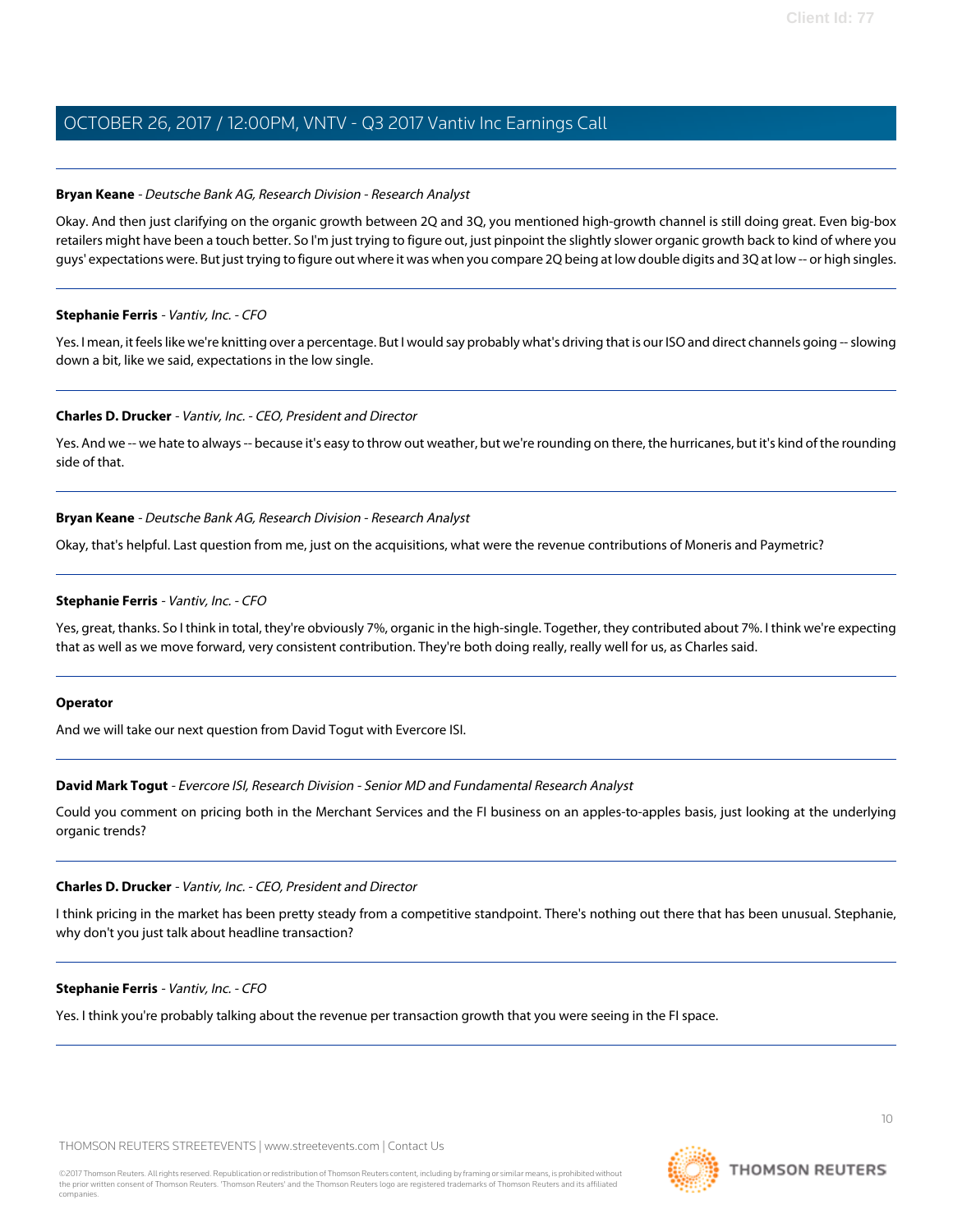# **David Mark Togut** - Evercore ISI, Research Division - Senior MD and Fundamental Research Analyst

Yes.

# **Stephanie Ferris** - Vantiv, Inc. - CFO

Yes, yes. So obviously, with the Capital One, the number of transaction is coming off there. That's impacted us in the second quarter, but we did see a decline there. So a couple of things happening in FI. One, we're lapping the Fifth Third Bank contract renewal. So from a revenue per transaction standpoint, that was impacting us in the second quarter, not impacting us in the third quarter. And then the Capital One taking the transaction off of the platform, and then there is the onetime value-add services that we saw in the third quarter. I think the combination of those are what's really impacting the third quarter revenue per transaction or the EO to go up. And if you follow the guidance fall there, we would expect revenue per transaction to continue to grow. It's really -- it's not pricing. It's primarily that large Capital One client coming off. As you can imagine, the number of transactions in the revenue, it is not a high-yield, it's a large-type customer. Does that help?

# **David Mark Togut** - Evercore ISI, Research Division - Senior MD and Fundamental Research Analyst

Yes, it does. That's helpful. And just a quick follow-up. Can you talk about the strategic role of FI business as you complete the Worldpay deal? I mean, FI is about 15% of revenue now, much smaller post-Worldpay. How does FI fit in? Are there any -- is there any leverage with the Worldpay business you can extract? And how do you think about investing in this business going forward?

# **Stephanie Ferris** - Vantiv, Inc. - CFO

Yes, I'll take the financial piece, and then I think Charles is going to jump in on the strategic piece. You're exactly right, FI in the new combined company will be less than 10% of revenue, but it does contribute a significant amount of segment profit, 93%. And so as you know, it's complete -- its operations and Merchant's operations are completely consolidated, and we run them consolidated. So it contributes quite a bit from a margin standpoint. And we continue to benefit from that. I think strategically, I'll turn it over to Charles in terms of thinking about the benefits of having growth, the FI transactions and the Merchant transactions and what they bring to us.

# **Charles D. Drucker** - Vantiv, Inc. - CEO, President and Director

Yes. I think by us putting on one single platform, first of all, gives us a lot of leverage and allows us to influence and work through the whole payment stream, all the way from issuer swipe to the merchant, the merchant acceptance. And these are not only sexy things, but inside of that, how the rules come together, how you maximize rallying capabilities, how you think about fraud and data, there's a lot of benefits that go there by putting it together in an all-in-one platform. The secondary thing, which rolls into the Merchant segment and not the FI segment, is our success in cross-selling to these mid-sized clients the merchant product features and functions. And we think with international capabilities from a merchant perspective, we'll have even more banks that we will be able to cross-sell to. It allows us, when we're out there to our clients -- and selling merchants, to have more of a toolbox at the same time. I'd like -- like I said earlier, the knowledge base that we get in an end-to-end transaction, seeing the consumer behaviors working with our FI side and be able to translate that, we think it positions us very well. And then being on one platform, we get the scale of both. So we see it as strategic. It has been a focus that it's not a big part of our business. And we appropriately put the right resources to be able to give the features to the FI side, but we put a lot of the resources on the high-growth area. Last point I have is a lot of things we do, people think the investments of -- if we're changing rule changes to the charge-back system with Visa or Mastercard and we put it in, we just naturally get the issuer and the acquirer side together. So it's very leveraged, and it doesn't take a lot of run-the-shop type of things that we wouldn't have normally done in the payments business. So we think it's a good business. Of course, it will be a smaller segment. It will be less than 10% coming up.

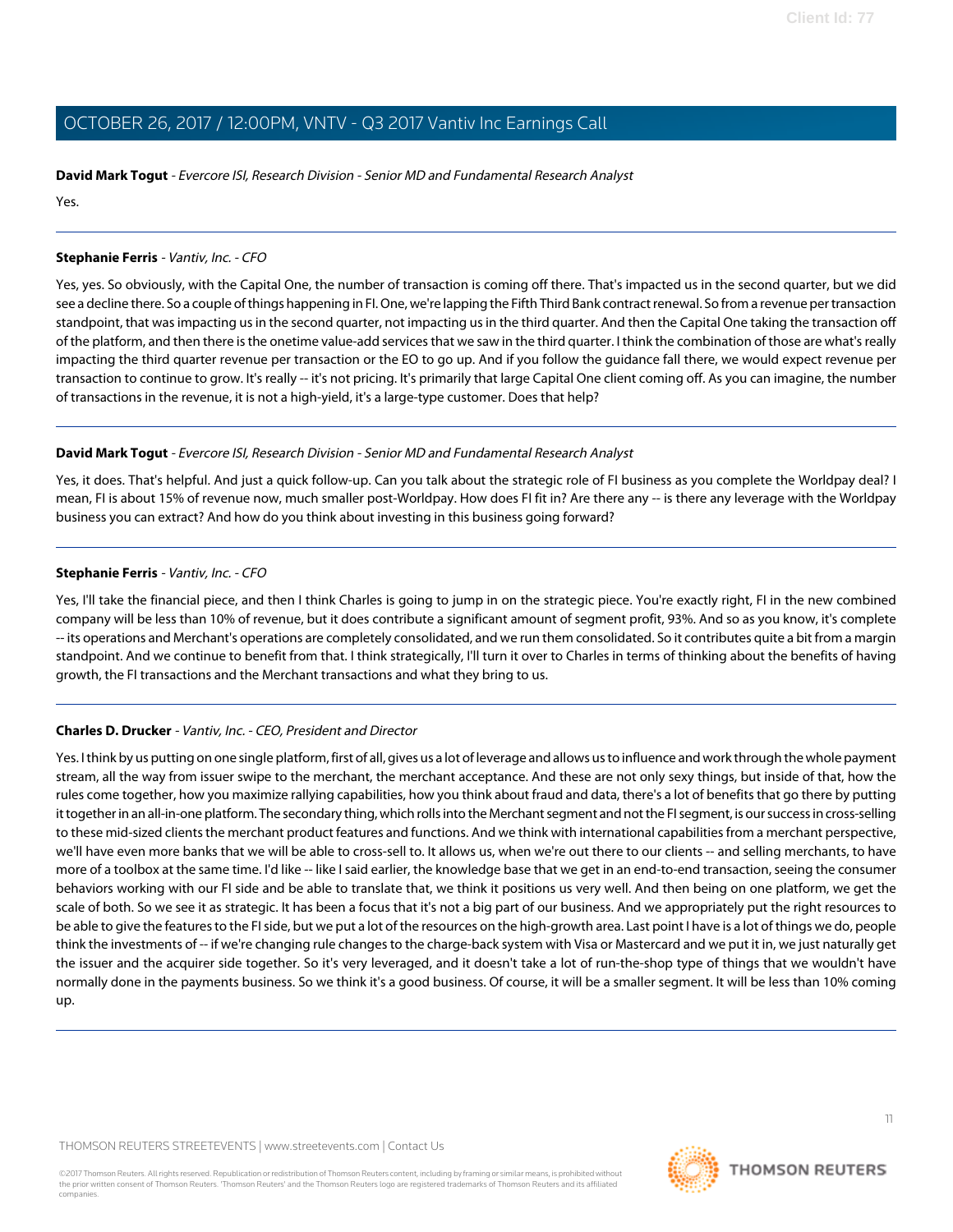## **Operator**

We will take our next question from Tim Willi with Wells Fargo.

# <span id="page-11-0"></span>**Timothy Wayne Willi** - Wells Fargo Securities, LLC, Research Division - MD & Senior Analyst

I have 2 questions. First one, Charles, and I apologize if I missed this earlier, but I know one of the things you talked about prior to acquiring Worldpay, and then subsequently to acquiring it, was sort of the global eCommerce. And you have a lot of multinational companies in the U.S., which you should now be able to sort of go around the world with on the eCom front. Is there just any insights or color you can provide around discussions and et cetera since announcing that transaction and how those customers are dialoguing with you about their expansion plans and you being a part of that?

# **Charles D. Drucker** - Vantiv, Inc. - CEO, President and Director

Yes. So you didn't miss it, but I'm extraordinarily excited about 300 different payment methodologies, over 146 countries, 126 currencies. Stephanie waves me down a little bit, but we've had -- the interactions with our customers on both sides have been tremendous, meaning that everybody sees that capability and the excitement to go and complete the transactions and get that going is very high with our clients and especially with our team. We think both sides have some missing ingredients and we think, truly, we're going to be the player that has both pieces together. And we're going to be involved in a lot of things. So our dialogue with some of the customers that we had individually, because we're not together as one company yet, gives me a lot of optimism. When I'm in front of those teams on both sides of the company, just enthusiasm. I think we're going to have a great opportunity. And I think that's going to be another jewel that brings a lot of business forward. It may take a little bit as you put together because people have to program and change, but a lot of times, we have pipes to each other. And they will be able to swing volume as we think about '18, '19 and '20.

# **Timothy Wayne Willi** - Wells Fargo Securities, LLC, Research Division - MD & Senior Analyst

Great. So my follow-up was just in the Merchant business and around the bank channel. Anything you could talk about over the last year or 2, that's gotten a little bit more competitive is my guesstimate with other people eyeing it up. You guys have done well. What are the areas with the banks where you think you're really stretching the core and driving the growth relative to maybe even 1 or 2 years ago, areas you've gotten better that continue to help really drive that overall higher-growth channel story?

# **Charles D. Drucker** - Vantiv, Inc. - CEO, President and Director

Yes, I think -- well, the bank channel has always been a competitive channel. And banks always don't -- not all banks make bold moves to grab various pieces of technology to win in that space. But I can tell you, the integration of Worldpay and being able to give some -- all the international reach, we've been very focused because now these banks are feeling their eCommerce capabilities both through the whole stack to be a differentiator. I think with the banks, we've always said we talk banks, we're able to get into the bank, we're able to get to the spot of the bank that we can motivate them to give us referrals. But there's a lot of places like technology, integrated payment, that banks aren't getting as many looks. And our ability to figure out in a longer-term scenario on how to mesh banks and partner channels, I think will really position us for the future. But it is a very competitive market. We exceedingly do better in that market, we think, than most, but it's like anything else. This payments business, the channels we have, our focus and strategic is how we constantly have to pivot towards the future. And it's not an overnight thing that says, my gosh, wake up one morning and everything changes. But if you don't start to think about pivoting now into the eCommerce space, we pivoted early into the integrated space, we're pivoting into B2B, health care, and I think those type of verticals and channels will help us enhance our relationships with banks and actually get more referrals and leads.

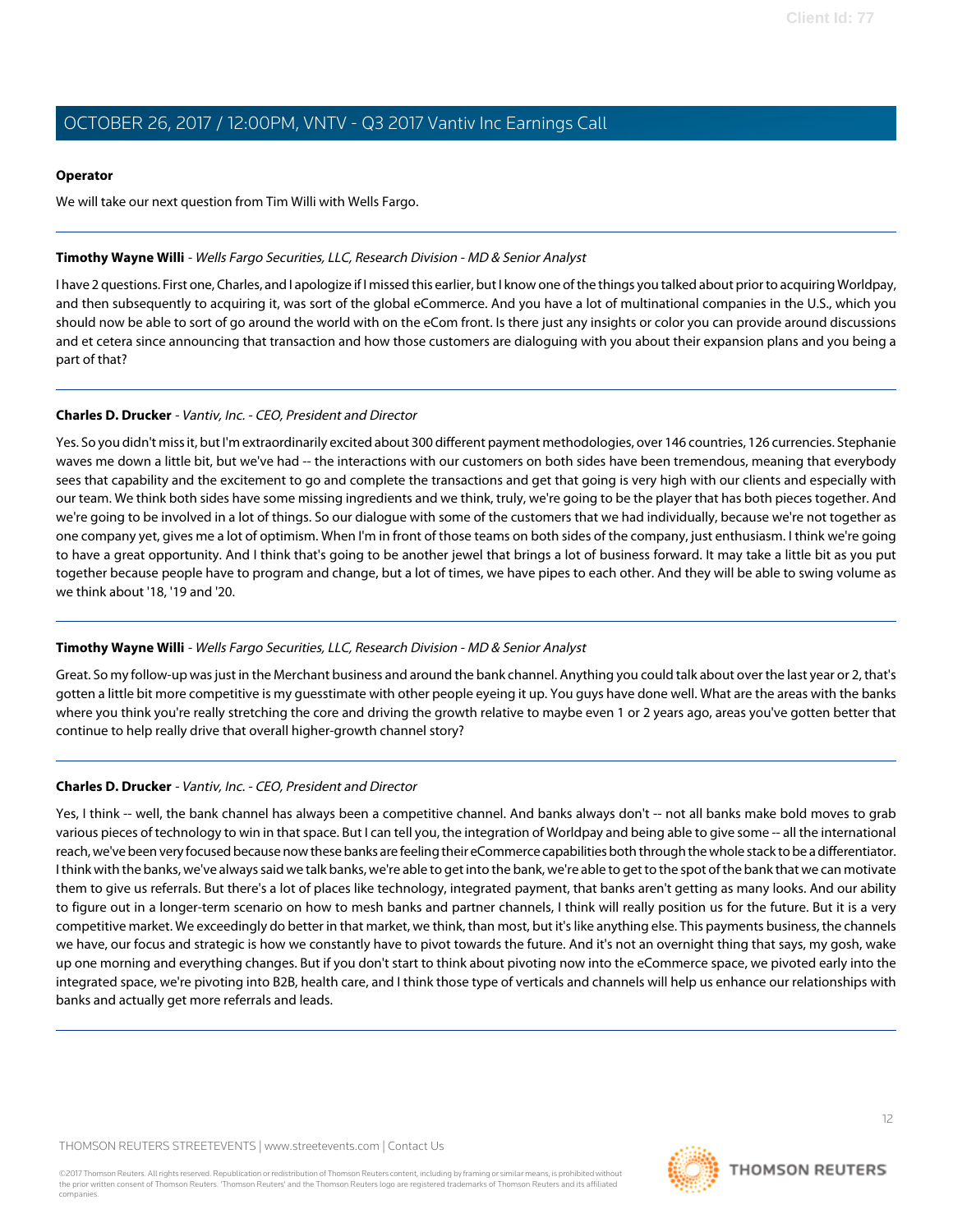## **Operator**

We will take our next question from Craig Maurer with Autonomous Research.

# <span id="page-12-0"></span>**Craig Jared Maurer** - Autonomous Research LLP - Partner, Payments and Financial Technology

Charles, I was hoping you can comment on the long-term risk of platform fragmentation now with the Worldpay deal getting done, Paymetric and others. It's dogged First Data for a very long time. And as you guys get bigger, how do you present this single front to merchants considering the many platforms you'll have?

# **Charles D. Drucker** - Vantiv, Inc. - CEO, President and Director

Yes, actually, our plan has always been to continually consolidate the platform. So Moneris will be consolidated. Paymetric, the portions of Paymetric will be consolidated. We actually focus on what we call a front and a back door. So there might be various doors around specialty eCommerce type of capabilities or integrated payments that are really -- that people could come in the front door. Once they come in the front door, the whole back-end, everything around settlements and all those components, our plan is consolidation, and we have continued with the -- pretty much all the stuff that Vantiv does, that's the path to move down. Now with the Worldpay, as we explained, the initial view is that we will have a U.S. or a U.S. and international platform with a bridge between them that goes -- that could be seamless to the clients. And then what we said is as we understand it more, there are going to be components of the platform that we might consolidate in a certain area. So our strategy around having as many platforms as some of our competitors, we're not going to have that. And we're actually committed to taking the time and energy upfront to make that happen. But early stage, we said with Worldpay, our thought process there is 2, and then over time, we'll figure out how to maximize both of them, so that's Moneris, everything we're consolidating.

# <span id="page-12-1"></span>**Operator**

We will take our next question from Jeff Cantwell with Guggenheim Securities.

# **Jeffrey Brian Cantwell** - Guggenheim Securities, LLC, Research Division - VP and Analyst

I was at Money20/20 when you announced the new partnership with AEVI this week. And at that exact moment, AEVI was giving a talk about what it's calling Merchant Acquiring 3.0. Now your company typically is at the forefront as far as being an early technology adopter in the payment space. So can you just explain some more to us about what Merchant Acquiring 3.0 is? In other words, can you just explain why you're partnering with AEVI and what are the benefits they bring to your clients?

## **Stephanie Ferris** - Vantiv, Inc. - CFO

We're having a little bit of hard time here. Who did you say we...

## **Charles D. Drucker** - Vantiv, Inc. - CEO, President and Director

AEVI?

## **Stephanie Ferris** - Vantiv, Inc. - CFO

We didn't hear who you said we announced a partnership with. We couldn't hear it.

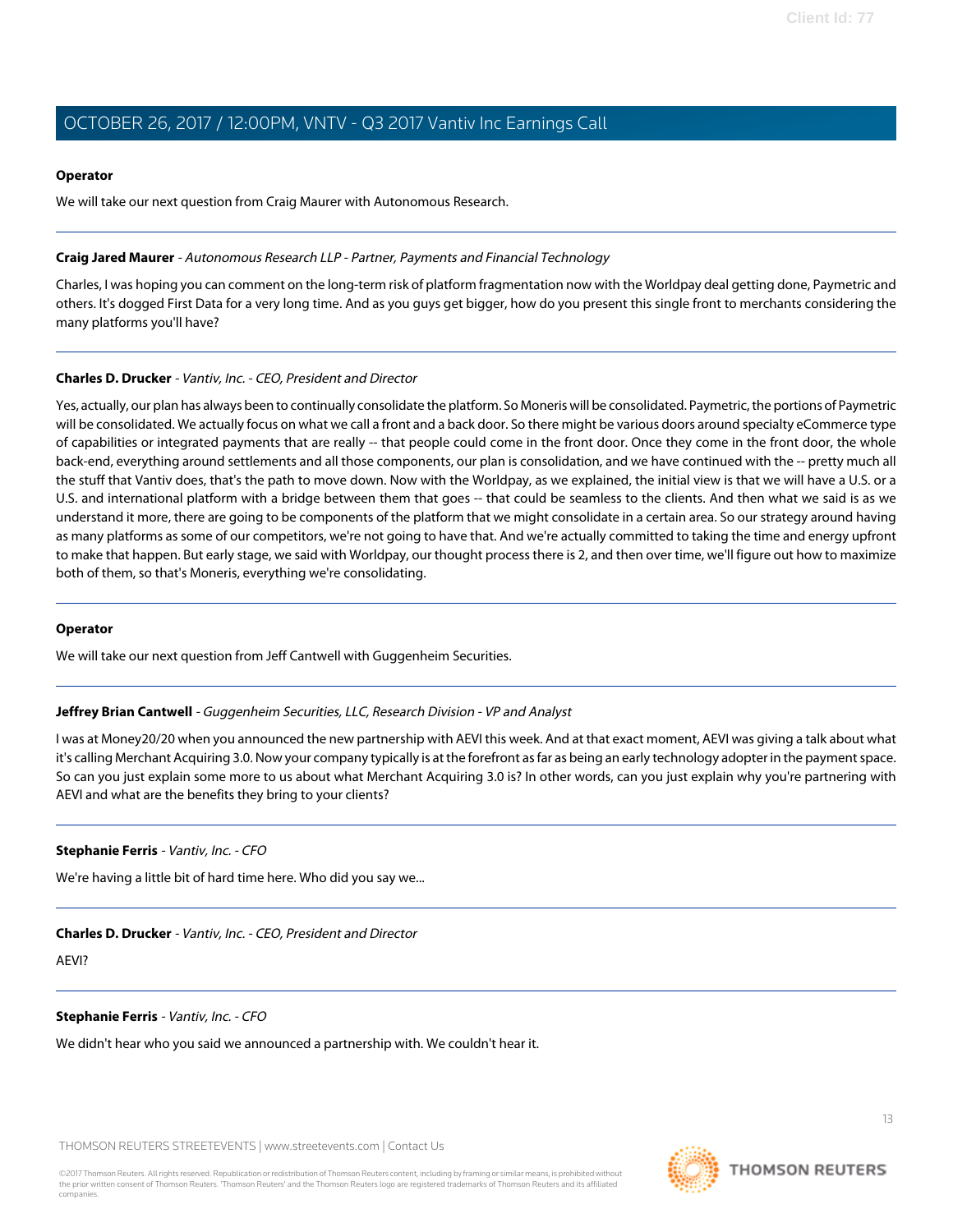# **Jeffrey Brian Cantwell** - Guggenheim Securities, LLC, Research Division - VP and Analyst

Your partnership with AEVI, the cloud service provider on Tuesday.

#### **Stephanie Ferris** - Vantiv, Inc. - CFO

Oh, yes.

# **Charles D. Drucker** - Vantiv, Inc. - CEO, President and Director

Yes, yes, we did.

## **Stephanie Ferris** - Vantiv, Inc. - CFO

Okay. Yes, so we did announce that. As you know, we, over the past couple of years, have spent a long time acquiring what we consider the more unique capabilities in the marketplace where we see a lot of growth. Obviously, it started with the eCommerce acquisition of platforms and then into the integrated payment space and platform. We continue -- and then most recently with Paymetric and Moneris. All of those really bring forth our ability to do a lot of unique things with payments, including making sure that we can be integrated into any kind of technology platform provider. So if you think about our Integrated Payments business, Mercury, they have great integrations with lots of ISVs. Many of them are moving into the cloud. And so we are pretty excited about that. We think the -- both the organic development of our capabilities as well as the acquisitions that we've done has enabled to lead us to continue to be at the forefront of those types of partners.

# **Charles D. Drucker** - Vantiv, Inc. - CEO, President and Director

Yes, I think -- I mean, AEVI is a next generation of deals, smart-type terminals, the various different hardwares, the features that you can bring to small clients, we think, is the next generation of new, one, value-added revenue source for us and also a lot of value to the clients. We saw them as a first mover or someone that can help bring those type of applications early using some of the devices that are coming out, where we've talked about the Carbon with Verifone that we're excited about. So we think that part of our strategy is to not always build everything, but try to get all the partnership, to partner with people who can get us to the places first and quickly. So it's very -- it's in the very early stages. We're very excited about that piece. And the smart type of terminals are the ones like Carbon and other players in the market, we think, will address a portion of the market that we can bring different values and capabilities to.

# **Jeffrey Brian Cantwell** - Guggenheim Securities, LLC, Research Division - VP and Analyst

Got it. And then AEVI seems early days, but just trying to think that through a little bit. Would you characterize that as -- how would you characterize that in terms of the benefits to your company? In other words, there's a subject that could lower attrition rates or create new opportunities for new wins or something else.

# **Charles D. Drucker** - Vantiv, Inc. - CEO, President and Director

Well, I think as you complete more features to a client and tie them in, so I mean, there's always been a theory that, which I agree with, you start with a little earlier before this, that you want a great reporting package. You want to integrate and make seamless to the back-office. Now you want to get a type of -- a marketplace type of application and things that bring value to the client that says, once they're locked in and using that, you move the dialogue from what's my discount rate, what's my cost, that saving a couple of basis points is way outweighed by what are the revenue aspects with the other things that you could bring. So we think, in the long term, again, very early stage, it does have stickiness to it. It takes -- it changes the dialogue to more value-added type of dialogue. It allows us to diversify our revenue stream that isn't always purely on



 $14$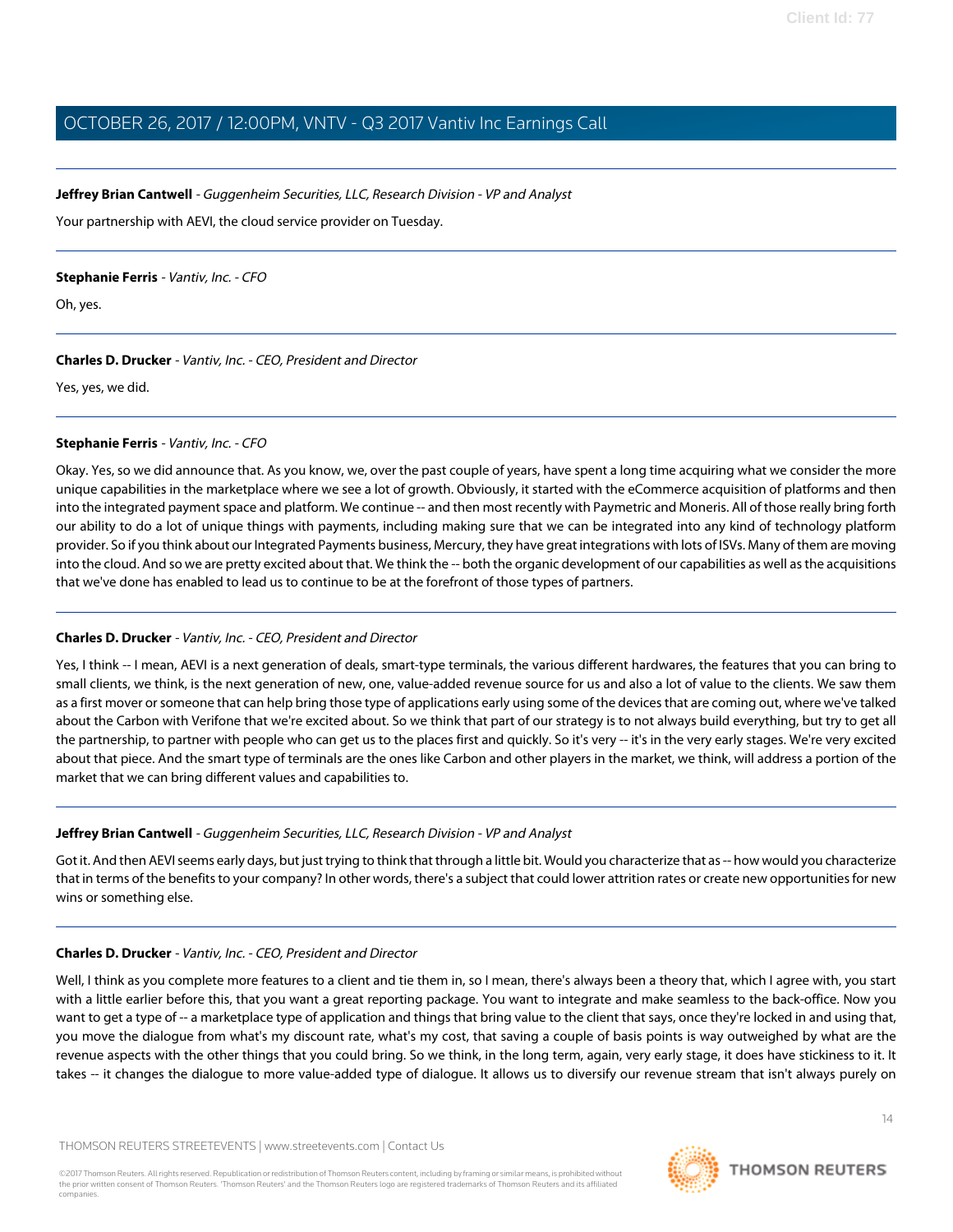transaction processing, which has tendencies in its simplest form to get commoditized to bring value added. So we're anxious to see where these programs are going to go. We're very excited about where we think we can go. But again, this is part of our strategy that says you got to be thinking about the future and you got to start putting these things in place. So when you lean into '19 and '20, that things that are more traditional, that you're only giving the basic type of services for us that are more prone to attrition, and those have more compression to it, you have more revenue streams coming up. So I mean, in my experience, we're not going to announce it, it's early stages of it. But this is one of many things that we continue to do in several channels across the market.

## **Operator**

<span id="page-14-0"></span>We will take our next question from Dan Dolev with Nomura.

## **Dan Dolev** - Nomura Securities Co. Ltd., Research Division - Executive Director

Can you shed some light on the 7% M&A contribution? My numbers were a little bit higher. I think at the beginning of the year, you were talking about \$60 million for Moneris 2020, and then \$40 million in the second half; and then Paymetric, we had about \$12 million. Where was the dollars slightly lower than expected?

#### **Nathan A. Rozof** - Vantiv, Inc. - SVP of IR

Dan, it's Nate. We haven't broken out the contribution from each of the individual companies. But I think in terms of the expectations for the business, I think they're generally performing in line with where we'd expect. The delta between the 2 individual businesses are frankly very small, I'd say, largely immaterial.

## **Dan Dolev** - Nomura Securities Co. Ltd., Research Division - Executive Director

Okay, got it. And then on -- when you talk about the card-not-present, if I think about Integrated Payments, and I guess you were saying that the business accelerated, so is the thought there too within that, that transactions are decelerating and RPT is accelerating? Is that how we should think about it?

#### **Stephanie Ferris** - Vantiv, Inc. - CFO

No, I think we're seeing -- no, transactions can continue to accelerate in the integrated payment space. So remember in the high growth, we have eCommerce and Integrated Payments. Those are doing very well with respect to transaction growth. Obviously, they have a revenue per transaction yield that's higher than the overall company, and they continue to contribute to driving the revenue per transaction expansion for total merchant. But no, we're definitely seeing transaction growth to be really strong in both business types there.

## **Charles D. Drucker** - Vantiv, Inc. - CEO, President and Director

Yes, you used the words card-not-present -- so when we are -- a lot of the integrated players who are very heavy into restaurant, we do have the retail aspect. We classify it as omni-channel when it comes to more of the retail type of side that we're capturing with our integrated omni-channel. When we talked about card-not-present, a lot of times we have talked about in the eCommerce of card-not-present area, there's the middle-to-high end which we typically played in, and then some of the smaller web-only card-not-present is an area in the future, especially with all the connections with Worldpay that we're going to penetrate more into. But when it comes to the integrated, working with our partners, we capture that omni-channel card-present and card-not-present capabilities. But in the restaurant side, it's not as much card-not-present. I mean, obviously, they have mobile apps that allow them to -- in quick-service restaurants, line bust, in omni-channel, there's take-out orders that could be considered card-not-present type of transactions.

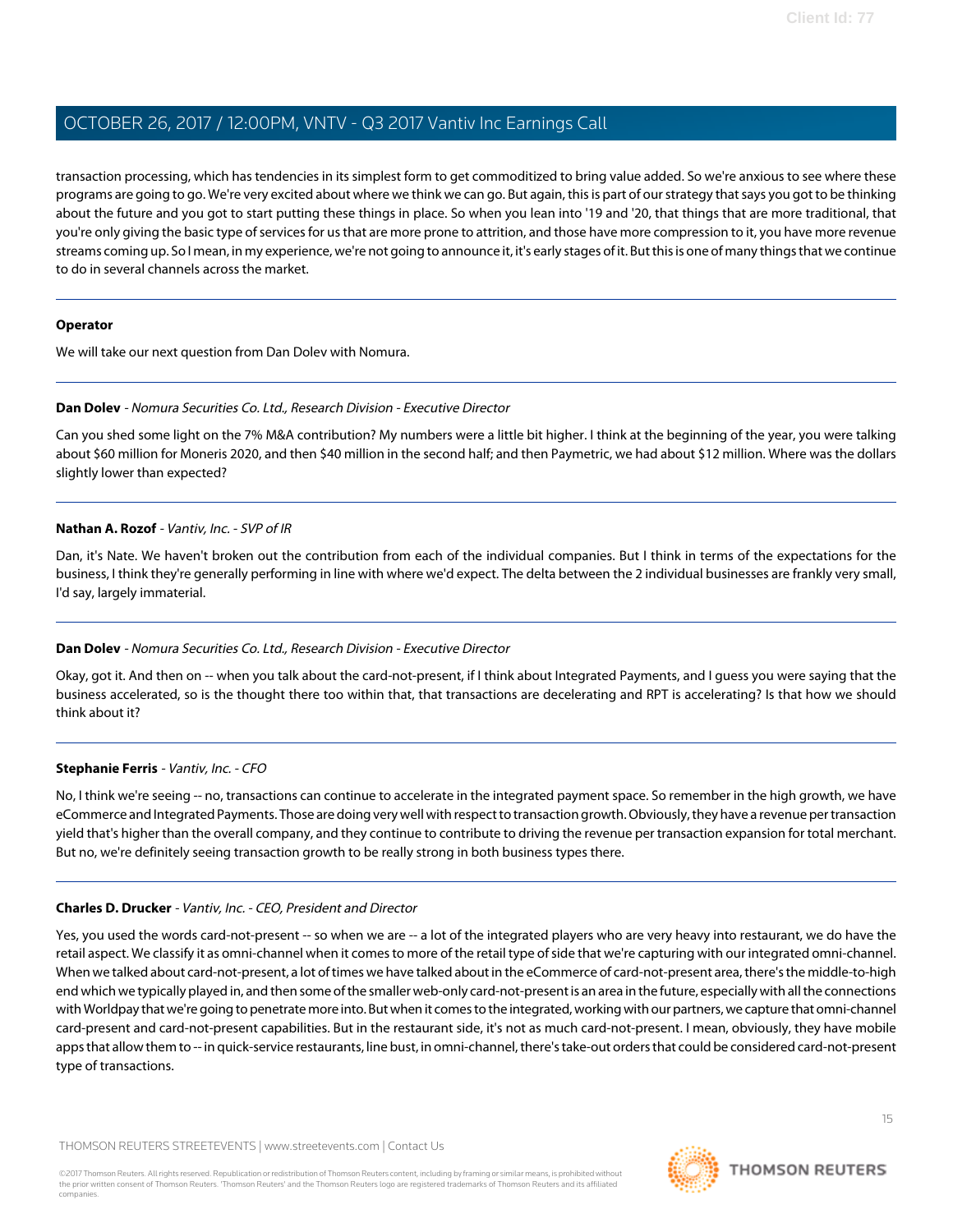#### **Operator**

<span id="page-15-0"></span>We will take our next question from Dan Perlin with RBC.

## **Daniel Rock Perlin** - RBC Capital Markets, LLC, Research Division - Analyst

Can you guys -- can you just tell us what the impact from the acquisitions were on earnings in the quarter? And then I have a follow-up.

#### **Charles D. Drucker** - Vantiv, Inc. - CEO, President and Director

We haven't disclosed that, Dan, sorry.

#### **Daniel Rock Perlin** - RBC Capital Markets, LLC, Research Division - Analyst

Okay. Well, then let me go take a different angle. You're running a whole year...

# **Charles D. Drucker** - Vantiv, Inc. - CEO, President and Director

Give us another question.

# **Daniel Rock Perlin** - RBC Capital Markets, LLC, Research Division - Analyst

You're running a whole year ahead on cost synergies with Moneris. Can you kind of give us a sense of what the original cost synergy plan calls for? If you can't answer that, well, I got another one.

## **Stephanie Ferris** - Vantiv, Inc. - CFO

So -- yes, I bet you do. So no, we really never disclose synergies with respect to Moneris. But I think what we said when we originally bought Moneris was their margins were in the, if I recall, the 30% range. And we would expect post-integration with our platform that we would be bringing them in line with overall Vantiv margins, say, [getting back] into integration expectations there. I think I made some comments at the beginning of the hour around being really pleased with how that integration is going. I think you saw between that and Paymetric the margins expand quite nicely. And that is a benefit of us being a little bit ahead with respect to integration and doing a really nice job getting through all that integration work. We're definitely not done with Moneris and Paymetric, but we are ahead of schedule, and we're seeing the benefits of those.

## **Charles D. Drucker** - Vantiv, Inc. - CEO, President and Director

I love it when -- this is going to be the last question, I love it when the last question goes towards my finance guy (inaudible) so thank you.

## **Daniel Rock Perlin** - RBC Capital Markets, LLC, Research Division - Analyst

There's a last one.

## **Charles D. Drucker** - Vantiv, Inc. - CEO, President and Director

Oh, no, no, no more. No, go on. All right.

THOMSON REUTERS STREETEVENTS | [www.streetevents.com](http://www.streetevents.com) | [Contact Us](http://www010.streetevents.com/contact.asp)